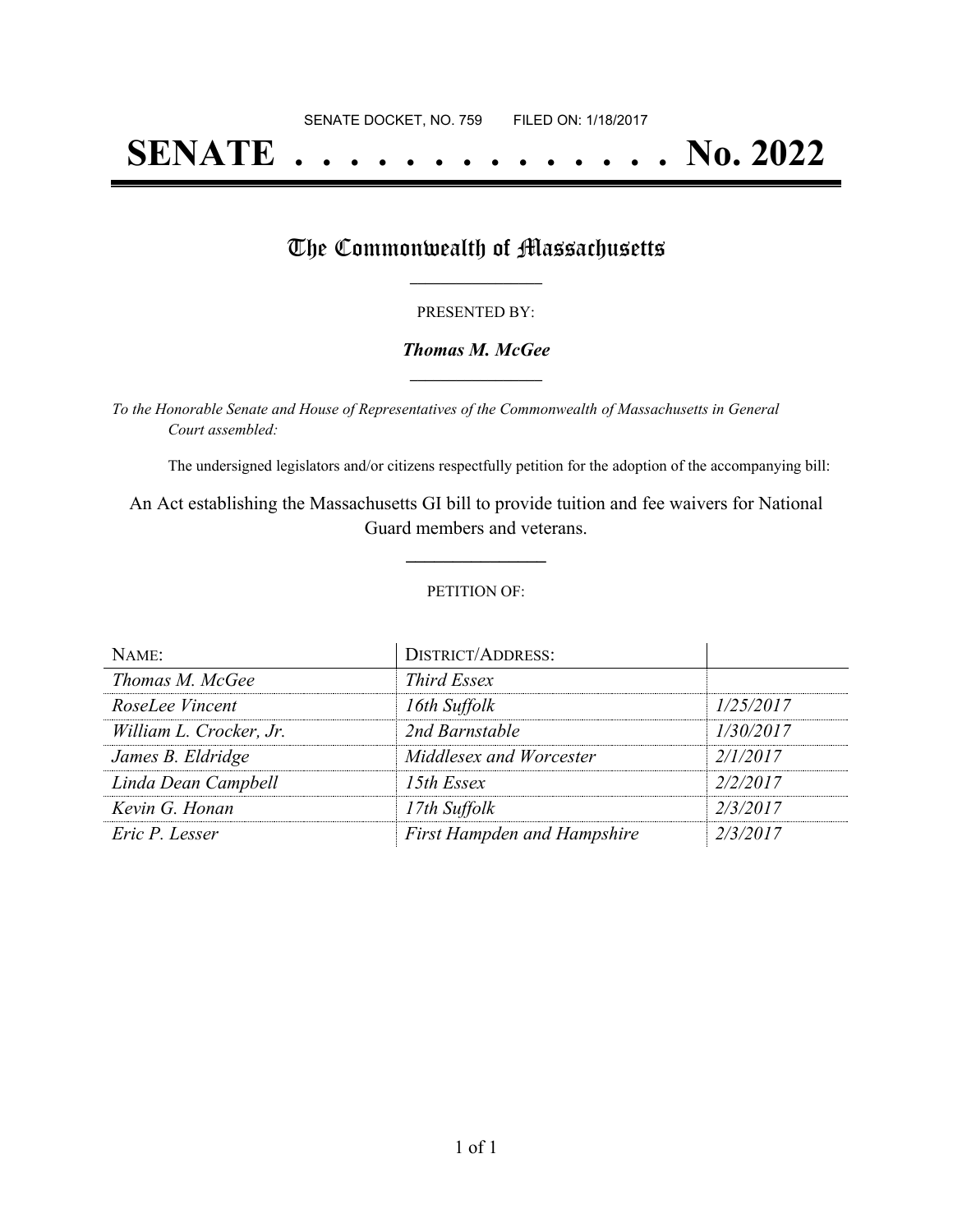#### SENATE DOCKET, NO. 759 FILED ON: 1/18/2017

## **SENATE . . . . . . . . . . . . . . No. 2022**

By Mr. McGee, a petition (accompanied by bill, Senate, No. 2022) of Thomas M. McGee, RoseLee Vincent, William Crocker, James B. Eldridge and other members of the General Court for legislation to establish the Massachusetts GI bill to provide tuition and fee waivers for National Guard members and veterans. Veterans and Federal Affairs.

### [SIMILAR MATTER FILED IN PREVIOUS SESSION SEE SENATE, NO. *1907* OF 2015-2016.]

### The Commonwealth of Massachusetts

**In the One Hundred and Ninetieth General Court (2017-2018) \_\_\_\_\_\_\_\_\_\_\_\_\_\_\_**

**\_\_\_\_\_\_\_\_\_\_\_\_\_\_\_**

An Act establishing the Massachusetts GI bill to provide tuition and fee waivers for National Guard members and veterans.

Be it enacted by the Senate and House of Representatives in General Court assembled, and by the authority *of the same, as follows:*

| $\mathbf{1}$   | SECTION 1. Section 19 of Chapter 15A of the General Laws is hereby amended by                      |
|----------------|----------------------------------------------------------------------------------------------------|
| 2              | striking out the third paragraph, and inserting in place thereof the following paragraph:-         |
| $\overline{3}$ | Such guidelines shall provide tuition and fee waivers for Massachusetts National Guard             |
| 4              | members and veterans, as defined in clause forty-third of Section 7 of Chapter 4. The              |
| 5              | Commonwealth, not the institutions of public higher education, shall bear the cost of such tuition |
| 6              | and fee waivers for Massachusetts National Guard members and veterans. The guidelines shall        |
| $\tau$         | also require applicants for tuition and fee waivers under this paragraph to demonstrate            |
| 8              | application for all available federal educational financial aid. The board shall report in writing |
| 9              | the number and cost of waivers under this paragraph not later than January 1 and June 1 of each    |